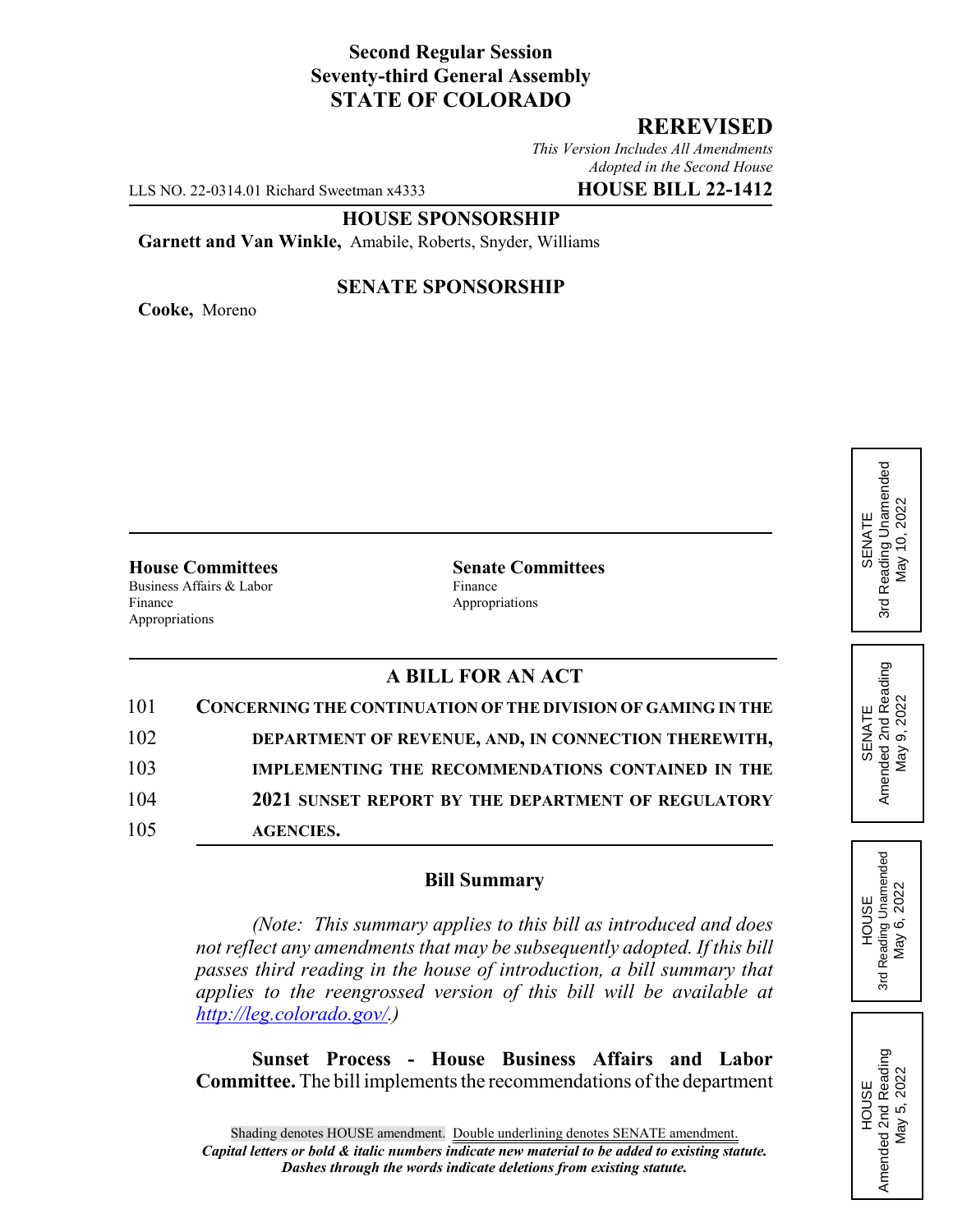of regulatory agencies in its sunset review and report on the division of gaming (division) in the department of revenue. Specifically:

- Sections 1 and 2 of the bill implement a portion of *recommendation 1* of the report by continuing the division for 11 years, until 2033;
- ! **Sections 1 and 3** implement a portion of *recommendation 1* by continuing the regulation of sports betting by the division for 5 years, until 2027;
- ! **Section 4** implements *recommendation 2* by allowing the Colorado limited gaming control commission to delegate licensing duties to the division;
- ! **Sections 5 and 6** implement *recommendation 3* by changing the minimum age for a casino employee from 21 years of age to 18 years of age;
- ! **Sections 7 and 8** implement *recommendation 4* by designating the department of revenue's hearings division to conduct hearings under the "Fantasy Contests Act";
- ! **Section 9** implements *recommendation 5* by repealing the requirement that internationally based internet sports betting personnel submit to a fingerprint-based criminal history record check; and
- ! **Sections 10 through 14** implement *recommendation 6* by subjecting payments of sports bet winnings to the "Gambling Payment Intercept Act".
- 1 *Be it enacted by the General Assembly of the State of Colorado:*
- 2 **SECTION 1.** In Colorado Revised Statutes, 24-34-104, **repeal**
- 3 (23)(a)(VII); and **add** (34)(a)(II) as follows:
- 4 **24-34-104. General assembly review of regulatory agencies**
- 5 **and functions for repeal, continuation, or reestablishment legislative**
- 6 **declaration repeal.** (23) (a) The following agencies, functions, or both,
- 7 are scheduled for repeal on September 1, 2022:
- 8 (VII) The division of gaming created in part 2 of article 30 of title
- $9 \frac{44}{3}$
- 10
- 11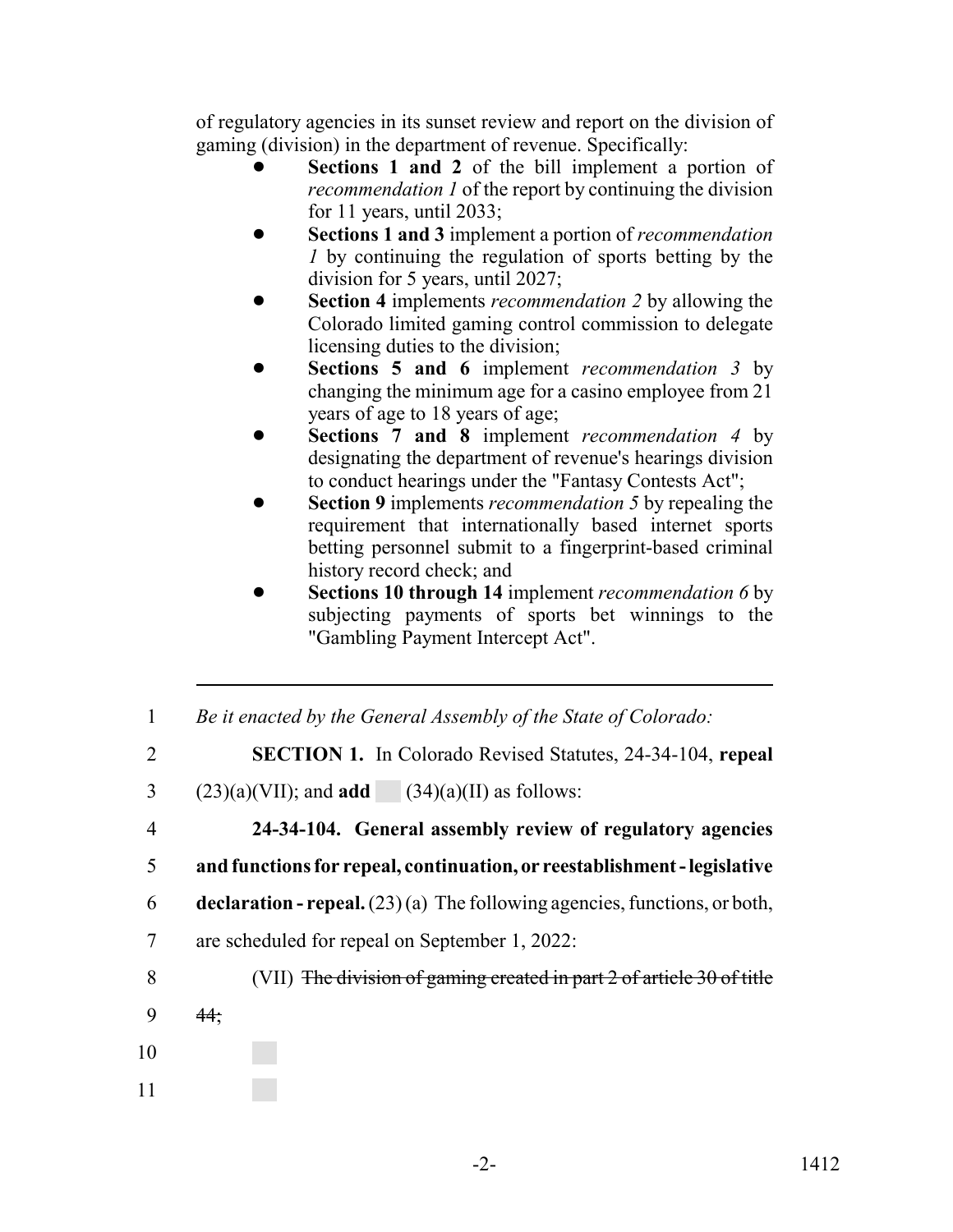| 1              | $(34)$ (a) The following agencies, functions, or both, are scheduled           |
|----------------|--------------------------------------------------------------------------------|
| $\overline{2}$ | for repeal on September 1, 2033:                                               |
| 3              | (II) THE DIVISION OF GAMING CREATED IN PART 2 OF ARTICLE 30                    |
| $\overline{4}$ | OF TITLE 44.                                                                   |
| 5              | <b>SECTION 2.</b> In Colorado Revised Statutes, <b>amend</b> 44-30-206 as      |
| 6              | follows:                                                                       |
| 7              | 44-30-206. Repeal of division - review of functions. Unless                    |
| 8              | continued by the general assembly, This part 2 is repealed, effective          |
| 9              | September 1, 2022, and those powers, duties, and functions of the director     |
| 10             | specified in this part 2 are abolished. The provisions of section 24-34-104    |
| 11             | $(2)$ to $(8)$ concerning a wind-up period, an analysis and evaluation, public |
| 12             | hearings, and claims by or against an agency apply to the powers, duties,      |
| 13             | and functions of the director of the division SEPTEMBER 1, 2033. BEFORE        |
| 14             | THE REPEAL, THE DIVISION OF GAMING IS SCHEDULED FOR REVIEW IN                  |
| 15             | ACCORDANCE WITH SECTION 24-34-104.                                             |
| 16             |                                                                                |
| 17             | <b>SECTION 3.</b> In Colorado Revised Statutes, amend 44-30-507 as             |
| 18             | follows:                                                                       |
| 19             | 44-30-507. Delegation of licensing duties. The commission, AT                  |
| 20             | ITS DISCRETION, may delegate LICENSING DUTIES DESCRIBED IN THIS PART           |
| 21             | 5 to the division. the authority to issue permanent and temporary support      |
| 22             | and key employee licenses, but the commission shall review and approve         |
| 23             | the issuance of all other licenses issued pursuant to this article 30.         |
| 24             | SECTION 4. In Colorado Revised Statutes, 44-30-103, amend                      |
| 25             | (14) introductory portion as follows:                                          |
| 26             | 44-30-103. Definitions. As used in this article 30, unless the                 |
| 27             | context otherwise requires:                                                    |

-3- 1412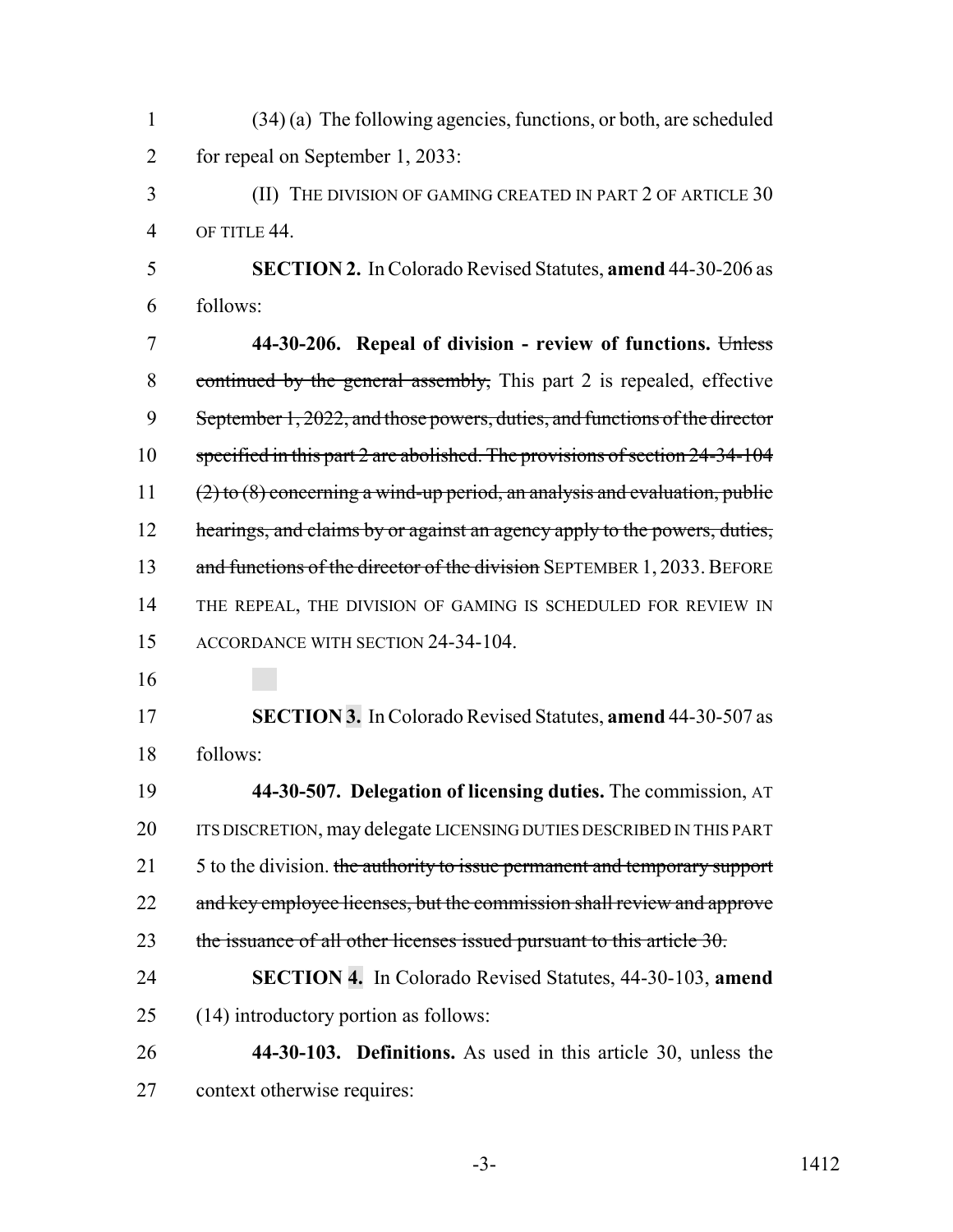| $\mathbf{1}$   | (14) "Gaming employee" means any person employed by an                        |
|----------------|-------------------------------------------------------------------------------|
| $\overline{2}$ | operator or retailer hosting gaming to work directly with the gaming          |
| 3              | portion of the operator's or retailer's business, who shall be twenty-one     |
| $\overline{4}$ | EIGHTEEN years of age or older and hold a support license. Persons            |
| 5              | deemed to be gaming employees shall include: but shall not be limited to:     |
| 6              | <b>SECTION 5.</b> In Colorado Revised Statutes, amend 44-30-811 as            |
| 7              | follows:                                                                      |
| 8              | 44-30-811. Persons conducting limited gaming. (1) No A                        |
| 9              | person under the age of twenty-one years EIGHTEEN YEARS OF AGE shall          |
| 10             | NOT:                                                                          |
| 11             | (a) Be employed as a gaming employee;                                         |
| 12             | (b) Conduct, or assist in conducting, any limited gaming activity;            |
| 13             | and no such person shall OR                                                   |
| 14             | (c) Manage or handle any of the proceeds from limited gaming.                 |
| 15             | <b>SECTION 6.</b> In Colorado Revised Statutes, 44-30-1610, amend             |
| 16             | $(2)$ as follows:                                                             |
| 17             | 44-30-1610. Grounds for discipline. (2) If it appears to the                  |
| 18             | director, based upon credible evidence as presented in a written              |
| 19             | complaint, that a person is operating or offering to operate a fantasy        |
| 20             | contest without having obtained a registration or license, the director may   |
| 21             | issue an order to cease and desist the activity. The director shall set forth |
| 22             | in the order the statutes and rules alleged to have been violated, the facts  |
| 23             | alleged to have constituted the violation, and the requirement that all       |
| 24             | unauthorized practices immediately cease. Within ten days after service       |
| 25             | of the order to cease and desist pursuant to this subsection (2), the person  |
| 26             | may request a hearing on the question of whether acts or practices in         |
| 27             | violation of this part 16 have occurred. The hearing shall be conducted       |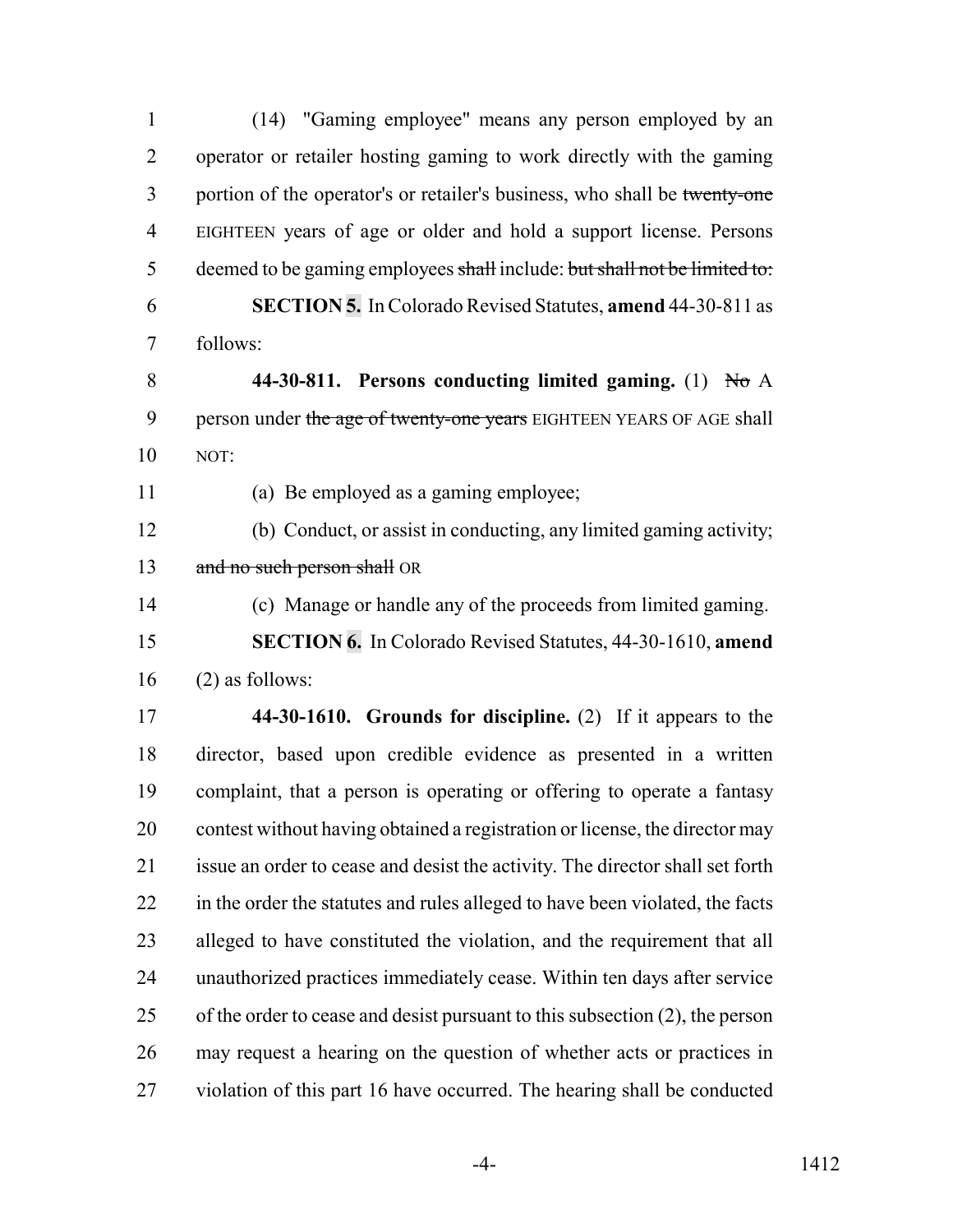| $\mathbf{1}$   | pursuant to section 24-4-105 BY THE HEARINGS DIVISION OF THE                   |
|----------------|--------------------------------------------------------------------------------|
| $\overline{2}$ | DEPARTMENT IN ACCORDANCE WITH SECTION 44-30-1613.                              |
| 3              | <b>SECTION 7.</b> In Colorado Revised Statutes, add 44-30-1613 as              |
| $\overline{4}$ | follows:                                                                       |
| 5              | 44-30-1613. Hearings. FOR THE PURPOSES OF THIS PART 16,                        |
| 6              | ADMINISTRATIVE HEARINGS SHALL BE CONDUCTED BY THE HEARINGS                     |
| 7              | DIVISION OF THE DEPARTMENT.                                                    |
| 8              | SECTION 8. In Colorado Revised Statutes, 44-30-1504, amend                     |
| 9              | $(7)(a)$ as follows:                                                           |
| 10             | 44-30-1504. Disclosure of information by corporate applicants                  |
| 11             | - license required - investigation - criminal history record check -           |
| 12             | rules - definition. $(7)(a)$ Each applicant for a sports betting license, with |
| 13             | or as a supplement to the application, shall submit a set of fingerprints to   |
| 14             | the division; EXCEPT THAT AN APPLICANT WHOSE PRIMARY RESIDENCE IS              |
| 15             | LOCATED OUTSIDE OF THE UNITED STATES IS NOT REQUIRED TO SATISFY                |
| 16             | THIS REQUIREMENT UNLESS THE COMMISSION DETERMINES THAT THE                     |
| 17             | APPLICANT IS SO REQUIRED. The division shall forward the fingerprints to       |
| 18             | the Colorado bureau of investigation for the purpose of conducting a state     |
| 19             | and national fingerprint-based criminal history record check utilizing         |
| 20             | records of the Colorado bureau of investigation and the federal bureau of      |
| 21             | investigation. Only the actual costs of the record check shall be borne by     |
| 22             | the applicant. Nothing in this subsection $(7)$ precludes the division from    |
| 23             | making further inquiries into the background of the applicant.                 |
| 24             | SECTION 9. In Colorado Revised Statutes, 26-13-118.7, amend                    |
| 25             | $(2)$ as follows:                                                              |
| 26             | Gambling winnings - interception - rules.<br>26-13-118.7.                      |
| 27             | Upon receipt from the registry operator of a payment and<br>(2)                |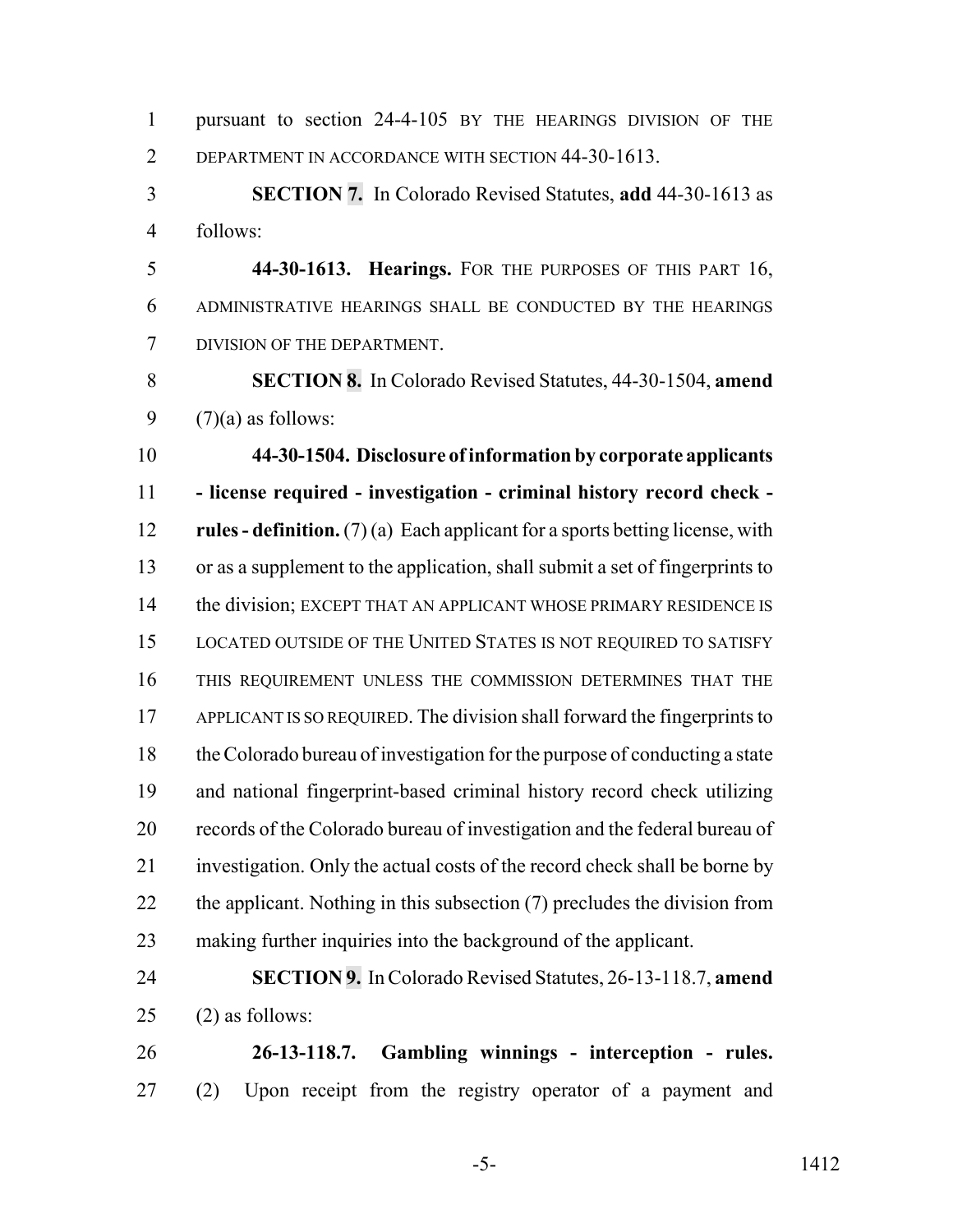accompanying information pursuant to section 44-33-105 (2)(b), the state 2 department, THROUGH THE CASINO, SPORTS BETTING OPERATOR, INTERNET SPORTS BETTING OPERATOR, RACETRACK, OR OFF-TRACK BETTING FACILITY, shall notify the obligated parent in writing that the state intends to offset the parent's child support debt, child support arrearages, or child support costs against the parent's winnings from limited gaming, FROM SPORTS BETTING, or from pari-mutuel wagering on horse or greyhound 8 racing. The notice shall MUST include information on CONCERNING the parent's right to object to the offset and to request an administrative review pursuant to the rules of the state board. **SECTION 10.** In Colorado Revised Statutes, 44-30-1503, **amend**  $(2)(a)(IV)$  as follows: **44-30-1503. Licenses - rules.** (2) (a) A license shall be revoked upon a finding that the licensee has: (IV) EXCEPT AS REQUIRED BY SECTION 44-30-1516, intentionally 16 refused to pay  $\alpha$  prize CASH WINNINGS in the licensee's possession to a 17 person entitled to receive the prize CASH WINNINGS under this part 15. **SECTION 11.** In Colorado Revised Statutes, **add** 44-30-1516 as follows: **44-30-1516. Duties of licensees under the gambling payment intercept act.** BEFORE MAKING A PAYMENT OF CASH WINNINGS, A 22 LICENSEE SHALL COMPLY WITH THE REQUIREMENTS OF ARTICLE 33 OF THIS TITLE 44. **SECTION 12.** In Colorado Revised Statutes, 44-33-102, **amend** 25 (1)(c) and (1)(f) as follows: **44-33-102. Legislative declaration.** (1) The general assembly hereby finds and declares that: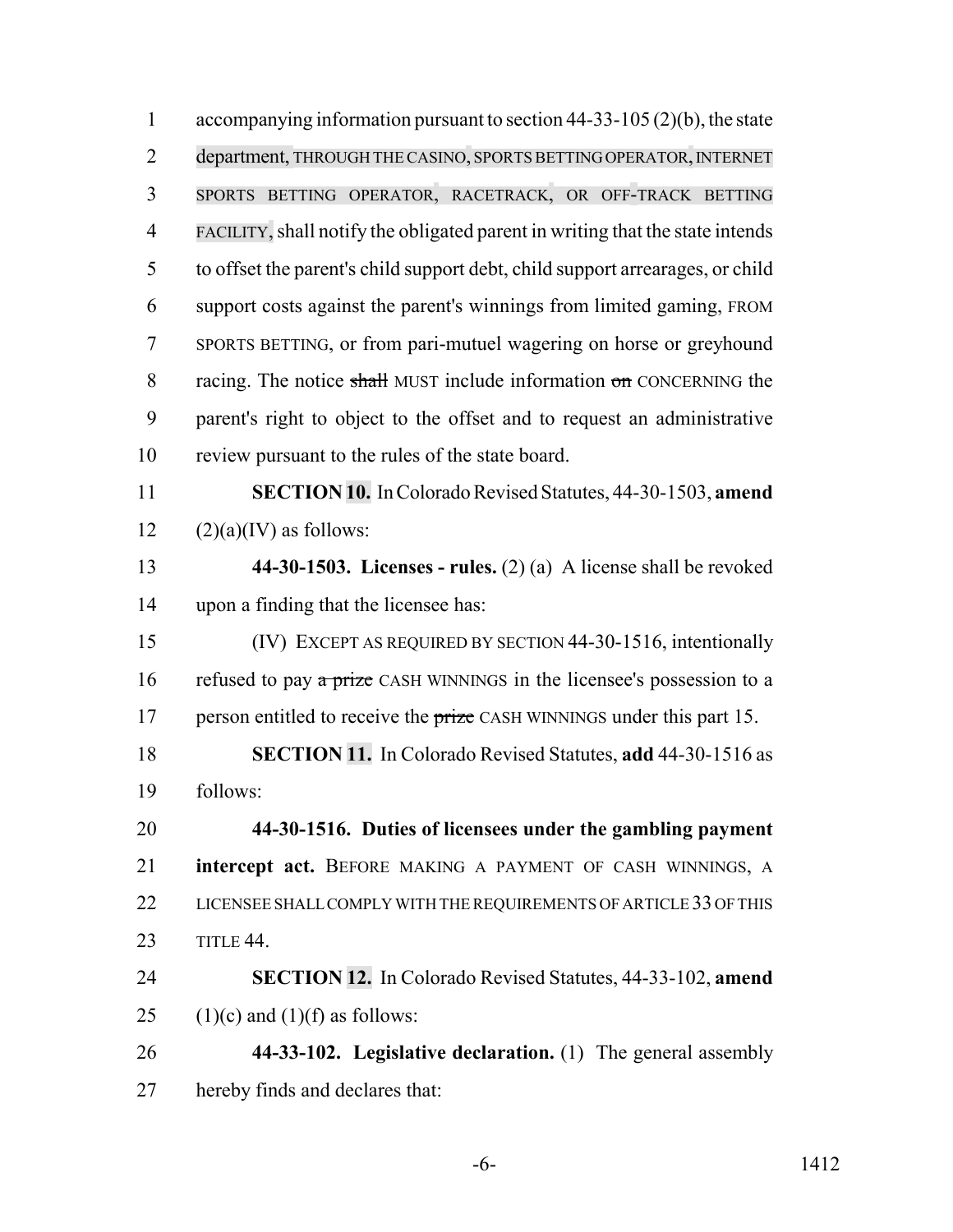(c) Children are adversely affected when parents divert their financial support to limited gaming, SPORTS BETTING, and pari-mutuel wagering;

- (f) Victims of crime and all the people of the state are adversely affected when criminal offenders divert restitution to limited gaming, SPORTS BETTING, and pari-mutuel wagering;
- **SECTION 13.** In Colorado Revised Statutes, 44-33-103, **amend** (1) and (3) as follows:

 **44-33-103. Definitions.** As used in this article 33, unless the context otherwise requires:

 (1) "Licensee" means a licensee as defined in section 44-32-102 12 (14), or an operator or retail gaming licensee under section 44-30-501 (1)(b) or (1)(c), AN INTERNET SPORTS BETTING OPERATOR AS DEFINED IN 14 SECTION 44-30-1501 (5), OR A SPORTS BETTING OPERATOR AS DEFINED IN SECTION 44-30-1501 (11).

 (3) "Payment" means cash winnings from limited gaming, FROM SPORTS BETTING, or from pari-mutuel wagering on horse or greyhound racing payable by a licensee for which the licensee is required to file form W-2G, or a substantially equivalent form, with the United States internal revenue service.

 **SECTION 14.** In Colorado Revised Statutes, 44-30-302, **amend** 22 (1) introductory portion,  $(1)(u)$ , and  $(1)(v)$ ; and **add**  $(1)(w)$  as follows: **44-30-302. Commission - powers and duties - rules.** (1) In addition to any other powers and duties set forth in this part 3, and notwithstanding the designation of the Colorado limited gaming control commission under section 44-30-201 as a **type 2** transfer ENTITY, the 27 commission shall nonetheless have HAS the following powers and duties: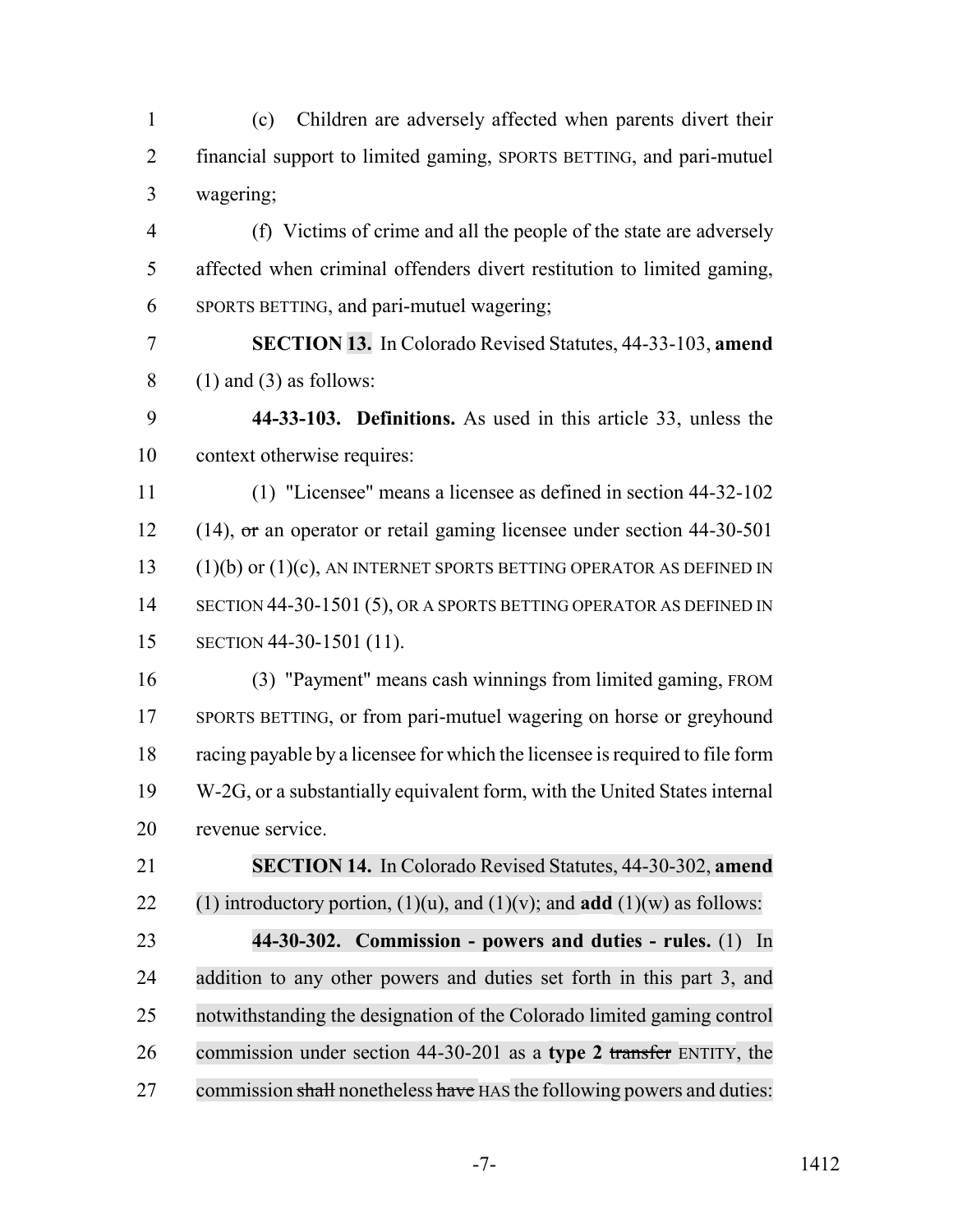| $\mathbf{1}$   | To demand, at any time when business is being conducted,<br>(u)              |
|----------------|------------------------------------------------------------------------------|
| $\overline{2}$ | access to and inspection, examination, photocopying, and auditing of all     |
| 3              | papers, books, and records of applicants and licensees, on their premises    |
| 4              | or elsewhere as practicable and in the presence of the licensee or the       |
| 5              | licensee's agent, pertaining to the gross income produced by any             |
| 6              | establishment or activity licensed under this article 30; to require         |
| 7              | verification of income and all other matters affecting the enforcement of    |
| 8              | the policies of the commission or any provision of this article 30; and to   |
| 9              | impound or remove all papers, books, and records of applicants and           |
| 10             | licensees, without hearing, for inspection or examination; and               |
| 11             | To prescribe voluntary alternative methods for the making,<br>(v)            |
| 12             | filing, signing, subscribing, verifying, transmitting, receiving, or storing |
| 13             | of returns or other documents; AND                                           |
| 14             | (w) TO DETERMINE WHETHER PERSONS THAT ARE NOT LICENSED                       |
| 15             | BY THE COMMISSION TO CONDUCT SPORTS BETTING OR LIMITED GAMING                |
| 16             | OPERATIONS ARE OFFERING TO ONE OR MORE MEMBERS OF THE PUBLIC, IN             |
| 17             | ANY CITY, TOWN, CITY AND COUNTY, OR COUNTY:                                  |
| 18             | (I) UNLICENSED SPORTS BETTING OPERATIONS;                                    |
| 19             | (II) UNLICENSED INTERNET SPORTS BETTING OPERATIONS; OR                       |
| 20             | (III)<br>UNLICENSED ESTABLISHMENTS THAT ALLOW THE USE OF                     |
| 21             | EQUIPMENT OR DEVICES THAT QUALIFY AS SLOT MACHINES OR ARE USED               |
| 22             | TO PLAY ROULETTE OR CRAPS.                                                   |
| 23             | <b>SECTION 15.</b> In Colorado Revised Statutes, add 44-30-837 as            |
| 24             | follows:                                                                     |
| 25             | 44-30-837. Conducting gaming activities without a license.                   |
| 26             | (1)<br>A PERSON SHALL NOT OFFER SPORTS BETTING OR ONE OR MORE                |
| 27             | GAMES, AUTHORIZED AS "LIMITED GAMING", TO THE PUBLIC WITHOUT                 |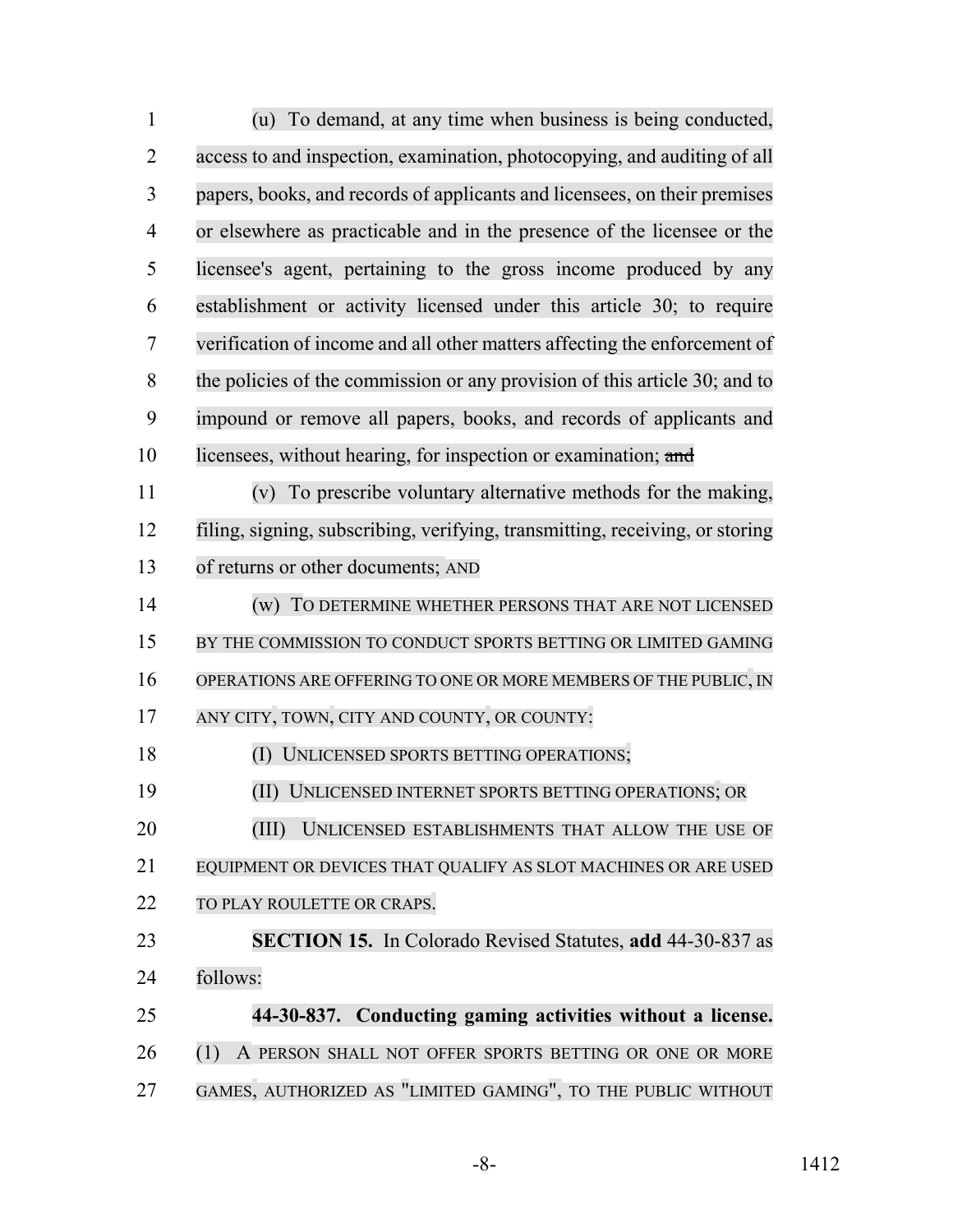| $\mathbf{1}$   | POSSESSING THE REQUIRED LICENSE FROM THE COMMISSION TO CONDUCT:             |
|----------------|-----------------------------------------------------------------------------|
| 2              | SPORTS BETTING OPERATIONS;<br>(a)                                           |
| 3              | (b)<br>INTERNET SPORTS BETTING OPERATIONS; OR                               |
| $\overline{4}$ | (c) OPERATIONS USING EQUIPMENT OR DEVICES THAT QUALIFY AS                   |
| 5              | SLOT MACHINES OR ARE USED TO PLAY ROULETTE OR CRAPS.                        |
| 6              | <b>SECTION 16.</b> In Colorado Revised Statutes, 44-30-809, amend           |
| 7              | $(1)$ , $(3)$ , and $(4)$ as follows:                                       |
| 8              | 44-30-809.<br>Age of participants - penalties - applicability.              |
| 9              | $(1)$ $(a)$ It is unlawful for any person under WHO IS LESS THAN twenty-one |
| 10             | years of age to                                                             |
| 11             | (I) Linger in the gaming area of a casino;                                  |
| 12             | (II) Sit on a chair or be present at a gaming table, slot machine, or       |
| 13             | other area in which gaming is conducted; or                                 |
| 14             | (HI) participate, play, be allowed to play, place wagers, or collect        |
| 15             | winnings, whether personally or through an agent, in or from any limited    |
| 16             | gaming game or slot machines.                                               |
| 17             | (b) Subsections $(1)(a)(I)$ and $(1)(a)(II)$ of this section shall not      |
| 18             | apply to a person employed by the casino in which the person is present.    |
| 19             | (c) Nothing in subsection $(1)(a)$ of this section shall prevent any        |
| 20             | person under twenty-one years of age from passing through a casino to       |
| 21             | nongaming areas.                                                            |
| 22             | $(3)$ (a) It is unlawful for any licensee to permit any person who is       |
| 23             | less than twenty-one years of age to                                        |
| 24             | (I) Linger in the gaming area of a casino;                                  |
| 25             | (II) Sit on a chair or be present at a gaming table, slot machine, or       |
| 26             | other area in which gaming is conducted; or                                 |
| 27             | (HI) participate, play, place wagers, or collect winnings, whether          |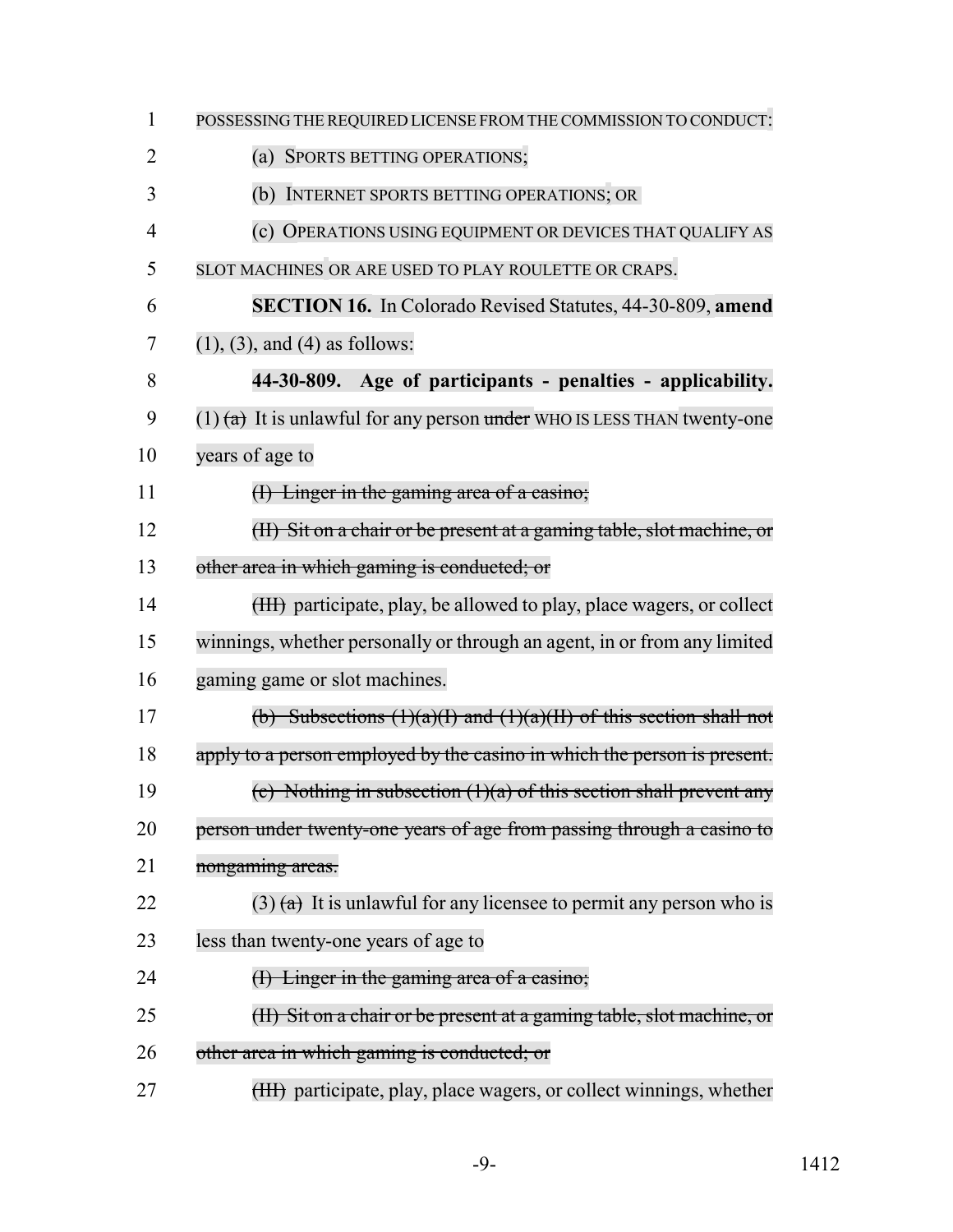| $\mathbf{1}$   | personally or through an agent, in or from any limited gaming game or          |
|----------------|--------------------------------------------------------------------------------|
| $\overline{2}$ | slot machine.                                                                  |
| 3              | (b) Subsections $(3)(a)(I)$ and $(3)(a)(II)$ of this section shall not         |
| $\overline{4}$ | apply to a person employed by the casino in which the person is present.       |
| 5              | (c) Nothing in subsection $(3)(a)$ of this section shall prevent any           |
| 6              | person under twenty-one years of age from passing through a casino to          |
| 7              | nongaming areas.                                                               |
| 8              | Any person violating any of the provisions of this section<br>(4)              |
| 9              | commits a class 2 misdemeanor and shall be punished as provided in             |
| 10             | section 18-1.3-501. IS SUBJECT TO THE FOLLOWING CIVIL AND CRIMINAL             |
| 11             | PENALTIES:                                                                     |
| 12             | FOR A FIRST OFFENSE, A CIVIL PENALTY OF FIVE HUNDRED<br>(a)                    |
| 13             | DOLLARS;                                                                       |
| 14             | (b) FOR A SECOND OFFENSE, A CIVIL PENALTY OF ONE THOUSAND                      |
| 15             | <b>DOLLARS; AND</b>                                                            |
| 16             | (c) FOR A THIRD OR SUBSEQUENT OFFENSE, THE PERSON SHALL BE                     |
| 17             | CHARGED WITH A CLASS 2 MISDEMEANOR AND PUNISHED AS PROVIDED IN                 |
| 18             | <b>SECTION</b> 18-1.3-501.                                                     |
| 19             | <b>SECTION 17.</b> Act subject to petition - effective date.                   |
| 20             | Sections 9, 10, 11, 12, and $13$ of this act take effect July 1, 2023, and the |
| 21             | remainder of this act takes effect at 12:01 a.m. on the day following the      |
| 22             | expiration of the ninety-day period after final adjournment of the general     |
| 23             | assembly; except that, if a referendum petition is filed pursuant to section   |
| 24             | (3) of article V of the state constitution against this act or an item,        |
| 25             | section, or part of this act within such period, then the act, item, section,  |
| 26             | or part will not take effect unless approved by the people at the general      |